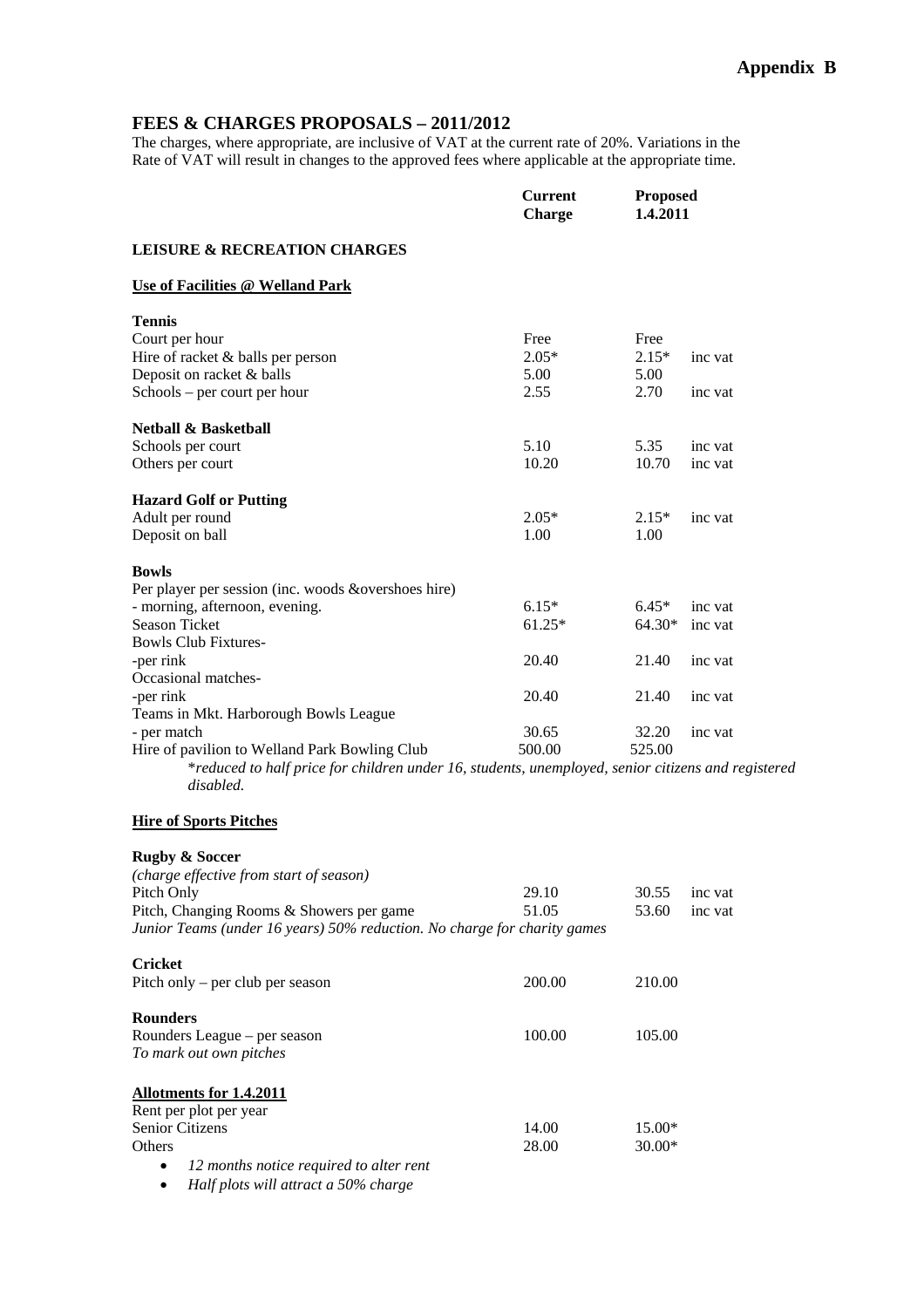|                                                         | <b>Current</b><br><b>Charge</b> | <b>Proposed</b><br>1.4.2011  |
|---------------------------------------------------------|---------------------------------|------------------------------|
| <b>CEMETERIES &amp; BURIAL GROUNDS</b>                  |                                 |                              |
| <b>** Interment Monday - Friday</b><br>9.00am to 3.30pm |                                 |                              |
| Body of child up to one month or stillborn              | <b>NIL</b>                      | <b>NIL</b>                   |
| Body of child not exceeding 12 years                    | <b>NIL</b>                      | <b>NIL</b>                   |
| Body of person exceeding 18 years*                      |                                 |                              |
| -Single Depth Grave<br>Northampton Rd.                  |                                 |                              |
| <b>Great Bowden</b>                                     | 220.00<br>220.00                | 280.00<br>280.00             |
| Foxton                                                  | 250.00                          | 280.00                       |
| Saddington                                              | 250.00                          | 280.00                       |
| <b>Great Easton</b>                                     | 250.00                          | 280.00                       |
| <b>Blaston</b>                                          | 250.00                          | 280.00                       |
|                                                         |                                 |                              |
| -Double Depth Grave                                     |                                 |                              |
| Northampton Rd.                                         | 280.00                          | 430.00                       |
| <b>Great Bowden</b>                                     | 280.00                          | 430.00                       |
| Foxton                                                  | 350.00                          | 430.00                       |
| Saddington                                              | 350.00                          | 430.00                       |
| <b>Great Easton</b>                                     | 350.00                          | 430.00                       |
| <b>Blaston</b>                                          | 350.00                          | 430.00                       |
| -Triple Depth Grave                                     |                                 |                              |
| Northampton Rd.                                         |                                 | 610.00                       |
| <b>Great Bowden</b>                                     |                                 | 610.00                       |
| Foxton                                                  |                                 | 610.00                       |
| Saddington                                              |                                 | 610.00                       |
| <b>Great Easton</b>                                     |                                 | 610.00                       |
| <b>Blaston</b>                                          |                                 | 610.00                       |
|                                                         |                                 |                              |
| - In an existing vault                                  | 180.00                          | 190.00                       |
| Outside above hours - additional                        | 120.00                          | 125.00                       |
| Interment of cremated remains                           | 85.00                           | 90.00                        |
| Outside above hours – additional                        | 85.00                           | 90.00                        |
| *Age $12 - 18$ years – half above prices                |                                 |                              |
| Exhumation (subject to necessary approvals)             |                                 | Treble current interment fee |
| <b>** Exclusive Right of Burial</b>                     |                                 |                              |
| Grave 7' x 3' issued in rotation                        | 200.00                          | 250.00                       |
| Grave 7' x 3' selected in rotation                      | 250.00                          | 300.00                       |

*Age 0 – 18 years half the above prices* 

Ashes Plot (Garden of Peace)

*Graves within childrens section are 4' x 2' 6"(charged at same rate) Ashes Plots are only available in rotation but an adjacent plot can be reserved at the time of interment. An adjacent plot purchased in reserve will be charged double fee.* 

| ** Monuments                       |        |        |
|------------------------------------|--------|--------|
| Headstones $25$ " to $36$ "        | 85.00  | 95.00  |
| Headstones $13"$ to $24"$          | 70.00  | 80.00  |
| Vases up to 12"                    | 65.00  | 75.00  |
| Tablet in Chapel (Mkt. Harborough) | 105.00 | 110.00 |
| Memorial in Garden of Remembrance- |        |        |
| $12$ " x $12$ " x $15$ " max.      | 70.00  | 75.00  |
| Memorial Plaque (Memorial Wall)    | 50.00  | 55.00  |
| <b>Additional Inscription</b>      | 50.00  | 55.00  |
|                                    |        |        |

Grave 7' x 3' selected in reserve 350.00 400.00<br>Ashes Plot (Garden of Peace) 100.00 105.00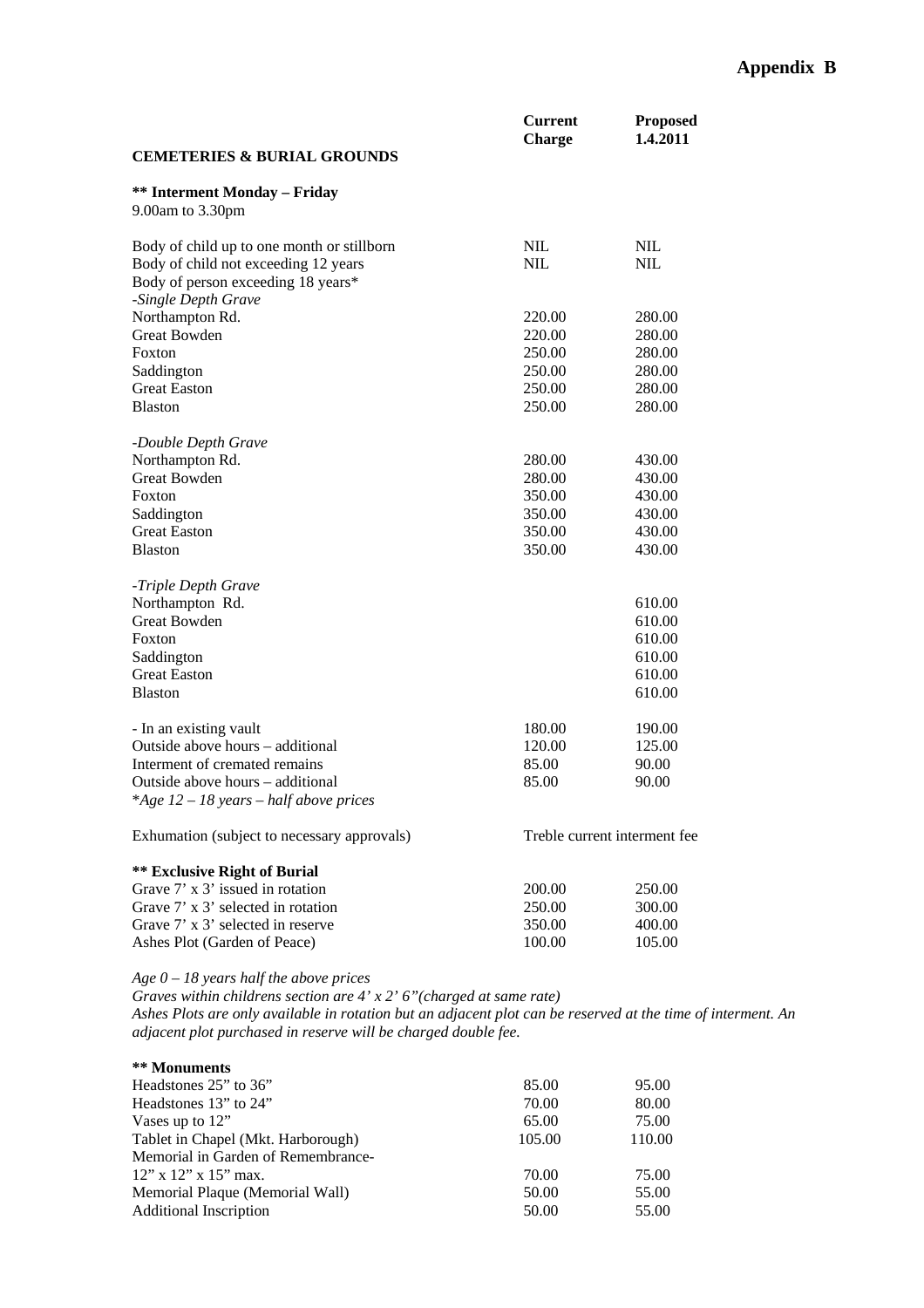|                                           | <b>Current</b> | <b>Proposed</b> |         |
|-------------------------------------------|----------------|-----------------|---------|
|                                           | <b>Charge</b>  | 1.4.2011        |         |
| <b>** Book of Remembrance</b>             |                |                 |         |
| Single entry                              | 40.85          | 43.00           | inc vat |
| Double entry                              | 56.15          | 59.00           | inc vat |
| Treble entry                              | 66.40          | 70.00           | inc vat |
| <b>Garden of Memory</b>                   |                |                 |         |
| Named Rose Tree inc. 10 years maintenance | 66.40          | 70.00           | inc vat |
| <b>** Cemetery Chapel</b>                 |                |                 |         |
| Use of Chapel                             | 65.00          | 70.00           |         |
| <b>Scattering of Cremated Remains</b>     |                |                 |         |
| Adult                                     | 15.00          | 16.00           |         |
| Young Person                              | 7.00           | 8.00            |         |
| Child                                     | nil            | nil             |         |
| <b>Searches of Registers</b>              |                |                 |         |
| By appointment                            | 12.25          | 13.00           | inc vat |
| No appointment                            | 25.55          | 27.00           | inc vat |
| Copies of entries                         | 12.25          | 13.00           | inc vat |

\*\* These categories are doubled for non-residents of the Harborough District.

### **ELECTORAL REGISTRATION & ADMINISTRATION**

| <b>Freedom of Information Act &amp; Environmental</b><br><b>Information Regulations</b> |                         |           |
|-----------------------------------------------------------------------------------------|-------------------------|-----------|
| Fees for inspection & copying of documents                                              |                         |           |
| Inspection                                                                              | No Charge               | No Charge |
| Copying per page (A4)                                                                   | 0.10                    | 0.10      |
| Copying per page (Over A4)                                                              | 0.30                    | 0.30      |
| <b>Other Formats</b>                                                                    | At cost                 | At cost   |
| <b>Sale of Agendas</b>                                                                  |                         |           |
| <b>Annual Subscription</b>                                                              |                         |           |
| Devpt. Control                                                                          | 100.00                  | 105.00    |
| Other Groups/Panels                                                                     | 50.00                   | 55.00     |
| Per Copy                                                                                | 20.00                   | 25.00     |
| <b>Sale of Minute Books</b>                                                             |                         |           |
| <b>Annual Subscription</b>                                                              | 60.00                   | 65.00     |
| <b>Single Copies</b>                                                                    | 10.00                   | 12.00     |
| <b>Register of Electors (Statutory Charges)</b>                                         |                         |           |
| Per 1000 names or part:                                                                 |                         |           |
| General Sales (Paper format)                                                            | 5.00                    | 5.00      |
|                                                                                         | $+ £10.00$ standard fee |           |
| General sales (Data Format)                                                             | 1.50                    | 1.50      |
|                                                                                         | $+$ £20.00 standard fee |           |
| To Parish Councils & Local Authorities                                                  | No Charge               | No Charge |
| Fee for Certificate of Residency (per letter)                                           | 10.00                   | 12.50     |
| <b>Local Land Charges *</b>                                                             |                         |           |
| Postal Search – one parcel of land                                                      | 80.00                   | 75.00     |
| NLIS Search – one parcel of land                                                        | 80.00                   | 75.00     |
| Each additional parcel of land up to                                                    | 11.00                   | 11.00     |
| Part II Additional Enquiry (each)                                                       | 10.00                   | 10.00     |
| Part II Additional Enquiry No.22 scale up to                                            | 14.00                   | 14.00     |
| Free Text Enquiry (each)                                                                | 10.00                   | 10.00     |
| Postal Search of Register                                                               | 25.00                   | 25.00     |
| <b>NLIS</b> Search of Register                                                          | 25.00                   | 25.00     |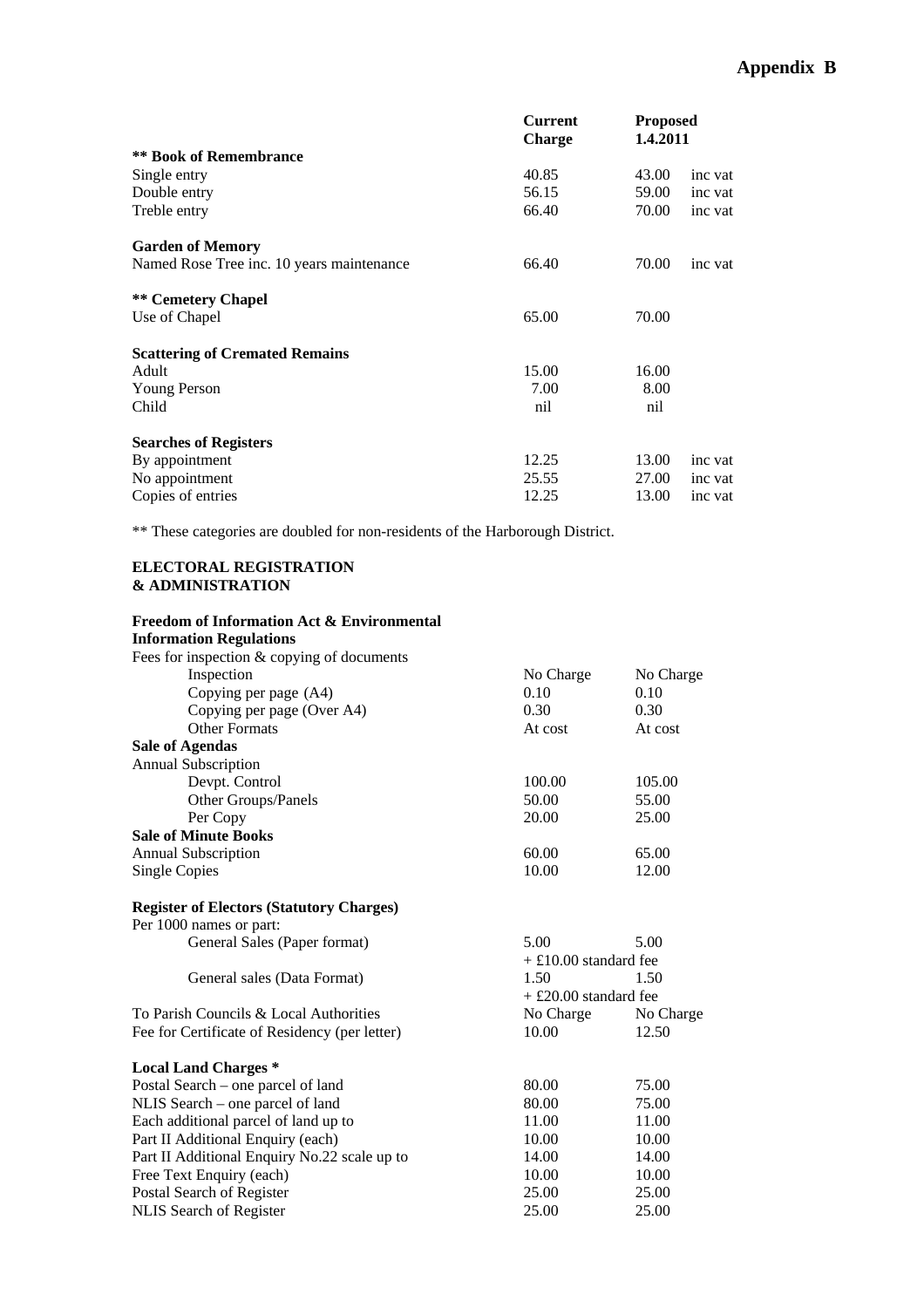| Personal Search of Land Charges Register | 22.00 | Nil |
|------------------------------------------|-------|-----|
|                                          |       |     |

**\* Land Charges fees have been calculated on a cost recovery basis for those parts of the service for which we are allowed to charge (in line with legislation).** 

|                                  | <b>Current</b><br><b>Charge</b> | <b>Proposed</b><br>1.4.2011 |         |
|----------------------------------|---------------------------------|-----------------------------|---------|
| <b>MARKETS</b>                   |                                 |                             |         |
| <b>Market Hall</b>               |                                 |                             |         |
| Food Stalls                      |                                 |                             |         |
| Per stall (except $3, 4, \& 5$ ) | 26.35                           | 27.25                       | inc vat |
| Stalls 3, 4, & 5                 | 13.48                           | 14.00                       | inc vat |
| Third stall discount             | 14.51                           | 15.00                       | inc vat |
| <b>General Stalls</b>            |                                 |                             |         |
| Tuesday, Friday & Special        |                                 |                             |         |
| Per stall                        | 21.76                           | 22.50                       | inc vat |
| Third stall rate net of discount | 12.56                           | 13.00                       | inc vat |
| Casual trader                    | 25.02                           | 25.90                       | inc vat |
| Information                      | 16.64                           | 17.20                       | inc vat |
| Registered charity               | 12.00                           | 12.50                       | inc vat |
| Saturday                         |                                 |                             |         |
| Per stall                        | 27.67                           | 28.60                       | inc vat |
| Third stall discount             | 14.20                           | 14.70                       | inc vat |
| Casual trader                    | 31.15                           | 32.25                       | inc vat |
| Information                      | 17.77                           | 18.40                       | inc vat |
| Registered charities             | 12.00                           | 12.50                       | inc vat |
| Sunday                           |                                 |                             |         |
| Antiques per stall               | 28.08                           | 29.00                       | inc vat |
| Handcarts                        |                                 |                             |         |
| Monday - Friday/Sunday           | 17.98                           | 18.60                       | inc vat |
| Saturday                         | 23.89                           | 24.70                       | inc vat |
| <b>Storage Cases</b>             |                                 |                             |         |
| Per cage per week                | 12.56                           | 13.00                       | inc vat |
| Prep Rooms (3 day food traders)  |                                 |                             |         |
| Per unit per week                | 23.89                           | 24.70                       | inc vat |
| <b>Gardening Club</b>            |                                 |                             |         |
| Show Hire                        | 214.46                          | 220.00                      | inc vat |

## **Temporary Markets**

| Within the Council's Market Charter Area |        |        |
|------------------------------------------|--------|--------|
| Licence for car boot sale or market      |        |        |
| Charitable Events                        | NIL.   | NIL.   |
| <b>Private Operators</b>                 | 210.00 | 220.00 |
| Saddington                               | 175.00 | 180.00 |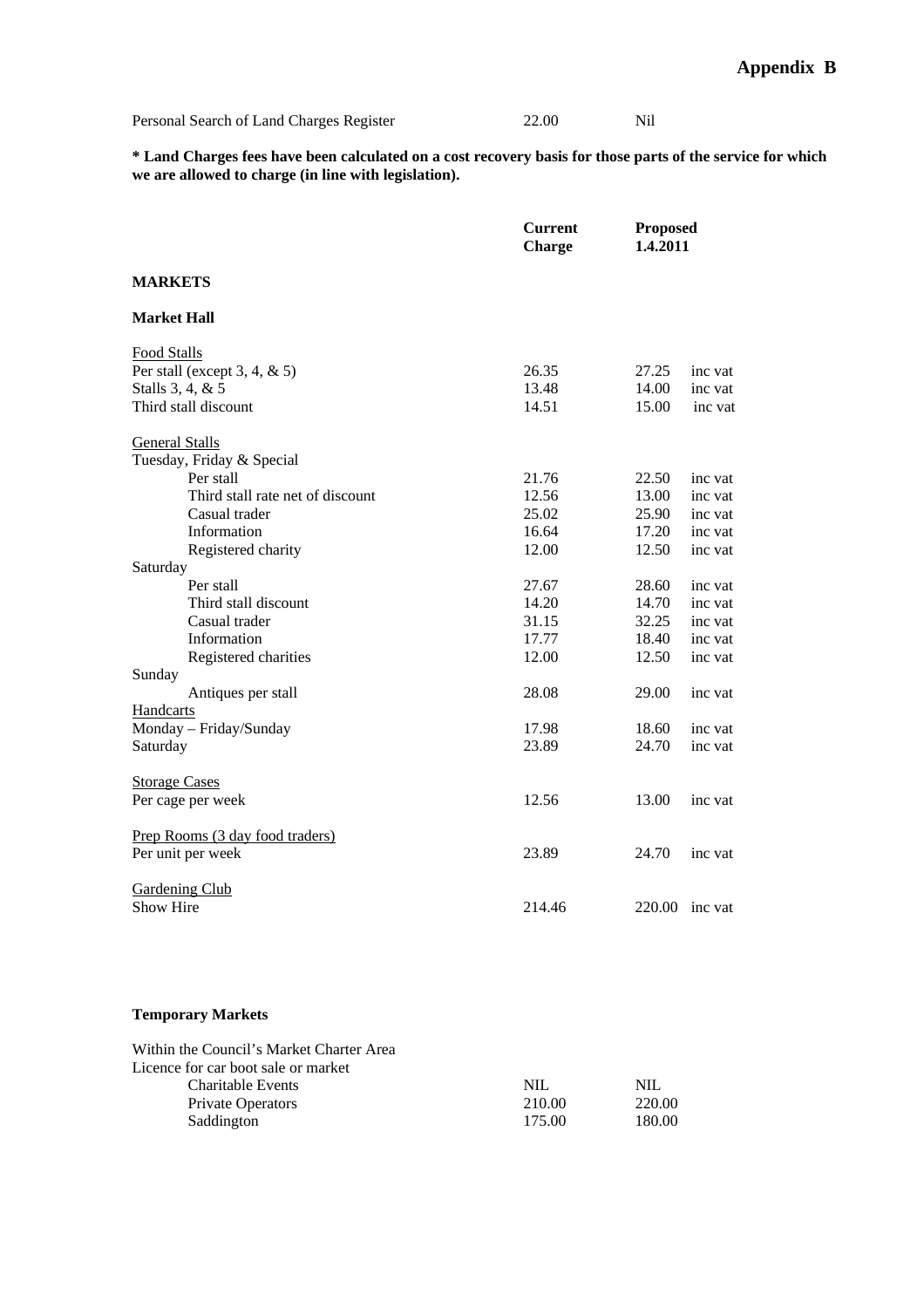|                                                | <b>Current</b><br><b>Charge</b> | <b>Proposed</b><br>1.4.2011 |         |
|------------------------------------------------|---------------------------------|-----------------------------|---------|
| <b>MISC. HOUSING CHARGES</b>                   |                                 |                             |         |
| <b>Lifeline Charges</b>                        |                                 |                             |         |
| Weekly charge for monitoring of service        | 2.65                            | 2.80                        | inc vat |
| 66<br>Housing Assocs.                          | 1.35                            | 1.40                        | inc vat |
| Weekly hire of lifelines                       | 1.90                            | 2.00                        | inc vat |
| Installation of lifeline (inc. demonstration & |                                 |                             |         |
| instruction pack)                              | 32.65                           | 34.30                       | inc vat |
| <b>Lutterworth Area Service Shop*</b>          |                                 |                             |         |
| Hire of interview room                         |                                 |                             |         |
| Half hour (min)                                | 2.50                            | 2.60                        |         |
| <b>Half</b> Day                                | 10.00                           | 10.50                       |         |
| Hire of main meeting room                      |                                 |                             |         |
| One hour (daytime) inc.                        |                                 |                             |         |
| tea & coffee                                   | 10.50                           | 11.00                       |         |
| Half day                                       | 31.00                           | 32.50                       |         |
| Whole day                                      | 55.00                           | 58.00                       |         |
| Evening                                        | 37.00                           | 39.00                       |         |

\**All charges discounted by 20% for charity groups and organisations benefiting the elderly.* 

# **Garage Rents**

Private tenants – weekly (inc. vat) \*

\*to reflect garage rents set by Seven Locks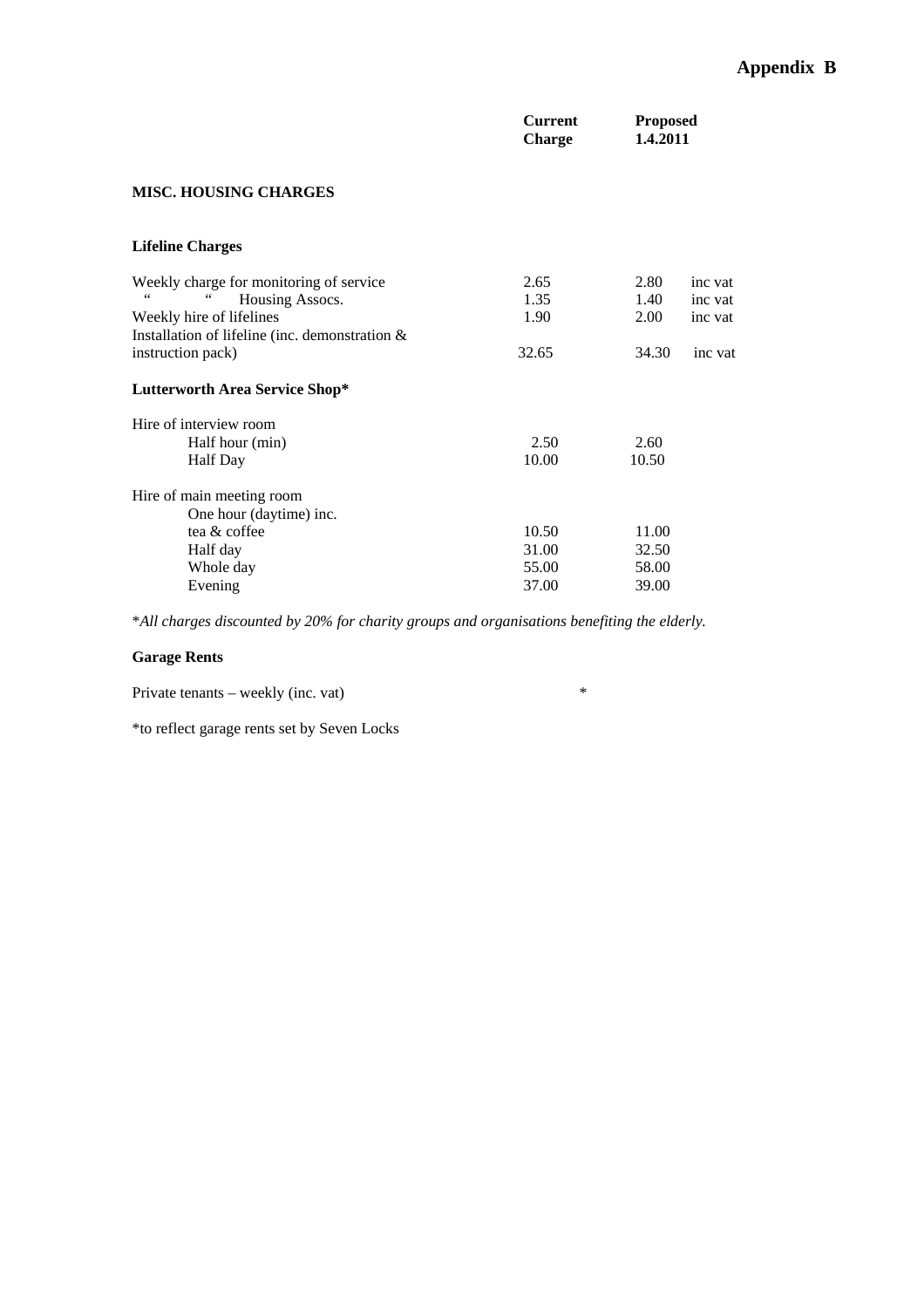|                                                | <b>Current</b><br><b>Charge</b> | <b>Proposed</b><br>1.4.2011 |
|------------------------------------------------|---------------------------------|-----------------------------|
| <b>LICENCES</b>                                |                                 |                             |
| <b>Riding Establishments</b>                   | $103.00+$                       | $108.00+$                   |
|                                                | Vets fees                       | Vets fees                   |
| Petshops                                       | 72.00                           | 76.00                       |
| <b>Animal Boarding Establishments</b>          | 72.00                           | 76.00                       |
| Dog Breeding Establishments                    | 72.00                           | 76.00                       |
| Dangerous Wild Animals                         | $103.00+$                       | $108.00+$                   |
|                                                | Vets fees                       | Vets fees                   |
| Sex Establishments                             | 2400.00                         | 2500.00                     |
| Ear Piercing, Tattooing (person & premises)    | 77.00/103.00                    | 80.00/108.00                |
| <b>Scrap Metal Dealers</b>                     | No Charge                       | No Charge                   |
| <b>Registration of Motor Salvage Operators</b> | 83.00                           | 87.00                       |
| <b>Immigration Housing Inspections</b>         | 62.00                           | 80.00                       |
| <b>Fixed Penalty Notices:</b> (externally set) |                                 |                             |
| Litter                                         | 75.00                           | 75.00                       |
| Dog Fouling                                    | 50.00                           | 50.00                       |
| <b>Abandoned Vehicles</b>                      | 200.00                          | 200.00                      |
| Failure to produce waste transfer documents    | 300.00                          | 300.00                      |
|                                                |                                 |                             |
| <b>Street Trading (Consent Streets):</b>       |                                 |                             |
| Commercial                                     |                                 |                             |
| Annual Charge                                  | 870.00                          | 915.00                      |
| Daily Charge<br>Charities & Fund Raising       | 35.00                           | 37.00                       |
| Daily Charge                                   | Waived                          | Waived                      |

*Where contributions are to be given to or applied for the benefit of a registered charity, the fee shall be reduced by 50% on condition that the sum of the reduction be donated to the specified charity.* 

## **Environmental Information:**

Information provided at cost as per the Environmental Information Regulations 2004.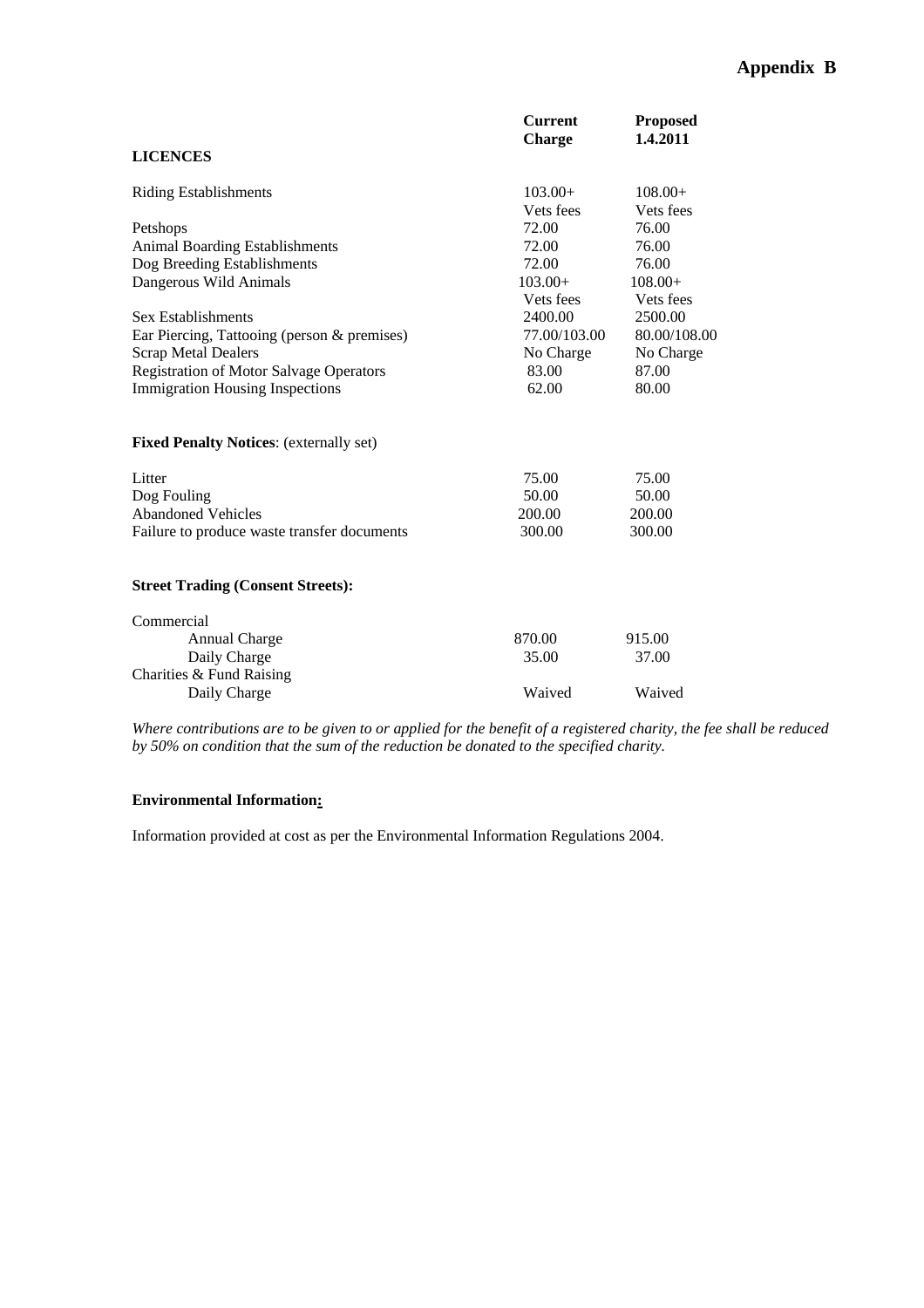| <b>MISC. HEALTH CHARGES</b>                                                                                                                                                                 | <b>Current</b><br><b>Charge</b>                                                                            | <b>Proposed</b><br>1.4.2011                                                                                 |         |
|---------------------------------------------------------------------------------------------------------------------------------------------------------------------------------------------|------------------------------------------------------------------------------------------------------------|-------------------------------------------------------------------------------------------------------------|---------|
| <b>Stray Dogs</b>                                                                                                                                                                           |                                                                                                            |                                                                                                             |         |
| Return of seized dog                                                                                                                                                                        | Daily Kennel<br>Fee $(\pounds8.00)$ +<br>prescribed fee<br>$(\pounds 25.00) +$<br>vets fees if<br>incurred | Daily Kennel<br>Fee $(\pounds13.00)$ +<br>prescribed fee<br>$(\pounds 25.00) +$<br>vets fees if<br>incurred |         |
| Pest Control                                                                                                                                                                                |                                                                                                            |                                                                                                             |         |
| $Rats - domestic$                                                                                                                                                                           | No charge                                                                                                  | No charge                                                                                                   |         |
| $Mice$ – domestic                                                                                                                                                                           | 21.45*                                                                                                     | $22.50*$                                                                                                    | inc vat |
| Wasps nests $-$ per treatment<br>* no charge to persons on income related benefit or elderly<br>** reduced to 50% for persons on income related benefit or elderly<br><b>Water Sampling</b> | $40.85**$                                                                                                  | 42.90**                                                                                                     | inc vat |
| Fees will be charged in accordance with Schedule 5<br>Of the Private water Supply Regs. 2009                                                                                                |                                                                                                            |                                                                                                             |         |
| Domestic & Bulky Refuse                                                                                                                                                                     |                                                                                                            |                                                                                                             |         |
| Collection from domestic premises of bulky refuse                                                                                                                                           | 25.50                                                                                                      | 27.00                                                                                                       |         |
| Replacement of standard bin                                                                                                                                                                 | 54.15                                                                                                      | 57.00                                                                                                       | inc vat |
| Charges set to cover contractor charges                                                                                                                                                     |                                                                                                            |                                                                                                             |         |
| Miscellaneous                                                                                                                                                                               |                                                                                                            |                                                                                                             |         |
| Request for factual statement                                                                                                                                                               | $158.30+$<br>print cost                                                                                    | $166.00+$<br>print cost                                                                                     | inc vat |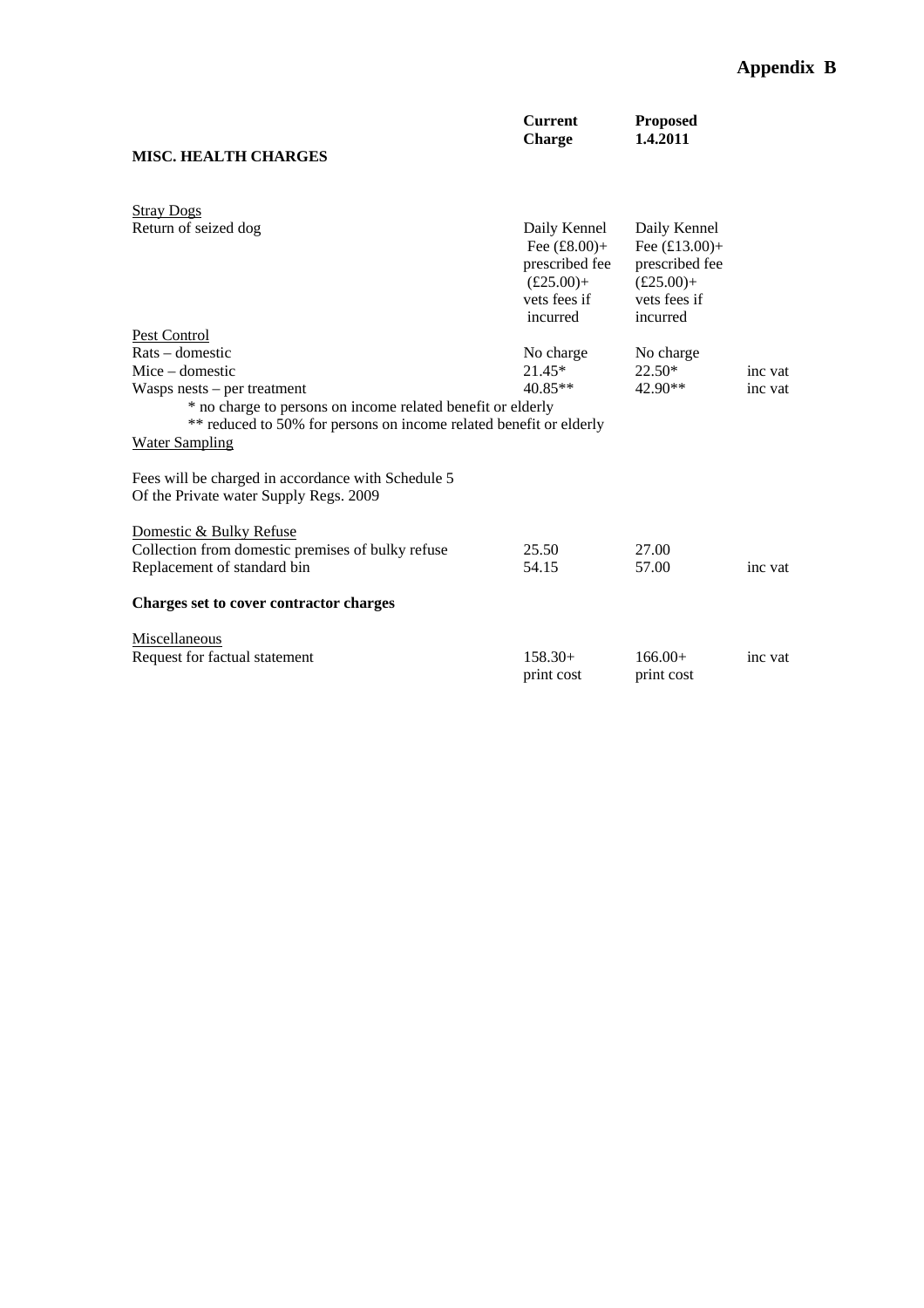| <b>Current</b> | <b>Proposed</b> |
|----------------|-----------------|
| <b>Charge</b>  | 1.4.2011        |

#### **PLANNING MISC. CHARGES**

The majority of published reports/documents are available on the Council's website, to download and print. In most cases the Council can provide a hard copy of a published document. However this will be subject to a standard copying charge of £0.60 per A4 sheet/£1.20 per A3 sheet.

(Examples of available documents include: Conservation Area Statements and Maps; Harborough District Local Plan (by policy chapter); Individual Supplementary Planning Guidance Notes; Strategic Housing Land Availability Assessments; Landscape Character and Land Capacity Assessments; and Annual Monitoring Reports).

#### **Planning Advice (applicable from April 2011)**

| Meetings:                                         |        |        |                |
|---------------------------------------------------|--------|--------|----------------|
| Strategic Proposal (50+ dwellings)                |        | 360.00 | inc vat        |
| $10,000+$ sq m (Commercial)                       |        | 360.00 | inc vat        |
| Major Proposal $(10 – 49$ dwellings)              |        | 300.00 | inc vat        |
| $1,000 - 10,000$ sq m (Commercial)                |        | 300.00 | inc vat        |
| Minor Proposal $(4 - 9$ dwellings)                |        |        | 180.00 inc vat |
| $300 - 1,000$ sq m. (Commercial)                  |        |        | 180.00 inc vat |
| Written Advice:                                   |        |        |                |
| <b>Strategic Proposal</b>                         |        | 240.00 | inc vat        |
| Major Proposal                                    |        | 180.00 | inc vat        |
| <b>Minor Proposal</b>                             |        | 120.00 | inc vat        |
| <b>Publications</b>                               |        |        |                |
| Local Plans Proposals Map                         | 16.50  | 16.50  |                |
| Lutterworth / Mkt. Harborough Map                 | 16.50  | 16.50  |                |
| <b>Broughton Astley Map</b>                       | 11.00  | 11.00  |                |
| Kibworth & Smeeton Westerby Map                   | 11.00  | 11.00  |                |
| <b>Inset Maps</b>                                 | 5.50   | 5.50   |                |
| <b>List of Planning Applications</b><br>Per Annum |        |        |                |
| Per month                                         | 19.80  | 21.00  | inc vat        |
| Per year                                          | 216.00 | 226.00 | inc vat        |
| <b>Copying</b>                                    |        |        |                |
| Decision Notices A4 - each                        | 6.30   | 6.30   | inc vat        |
| Plans (held on public Register)                   |        |        |                |
| per copy                                          |        |        |                |
| A <sub>4</sub>                                    | 0.60   | 0.60   | inc vat        |
| A <sub>3</sub>                                    | 1.20   | 1.20   | inc vat        |
| A2                                                | 3.60   | 3.60   | inc vat        |
| A <sub>1</sub>                                    | 4.75   | 4.75   | inc vat        |
| A <sub>0</sub>                                    | 5.80   | 5.80   | inc vat        |
| Other Copying                                     |        |        |                |
| A4                                                | 0.60   | 0.60   | inc vat        |
| A <sub>3</sub>                                    | 1.20   | 1.20   | inc vat        |

### **Building Regulations**

The Building (amendment of prescribed fees) Regulations, are available from the Building Control Section.